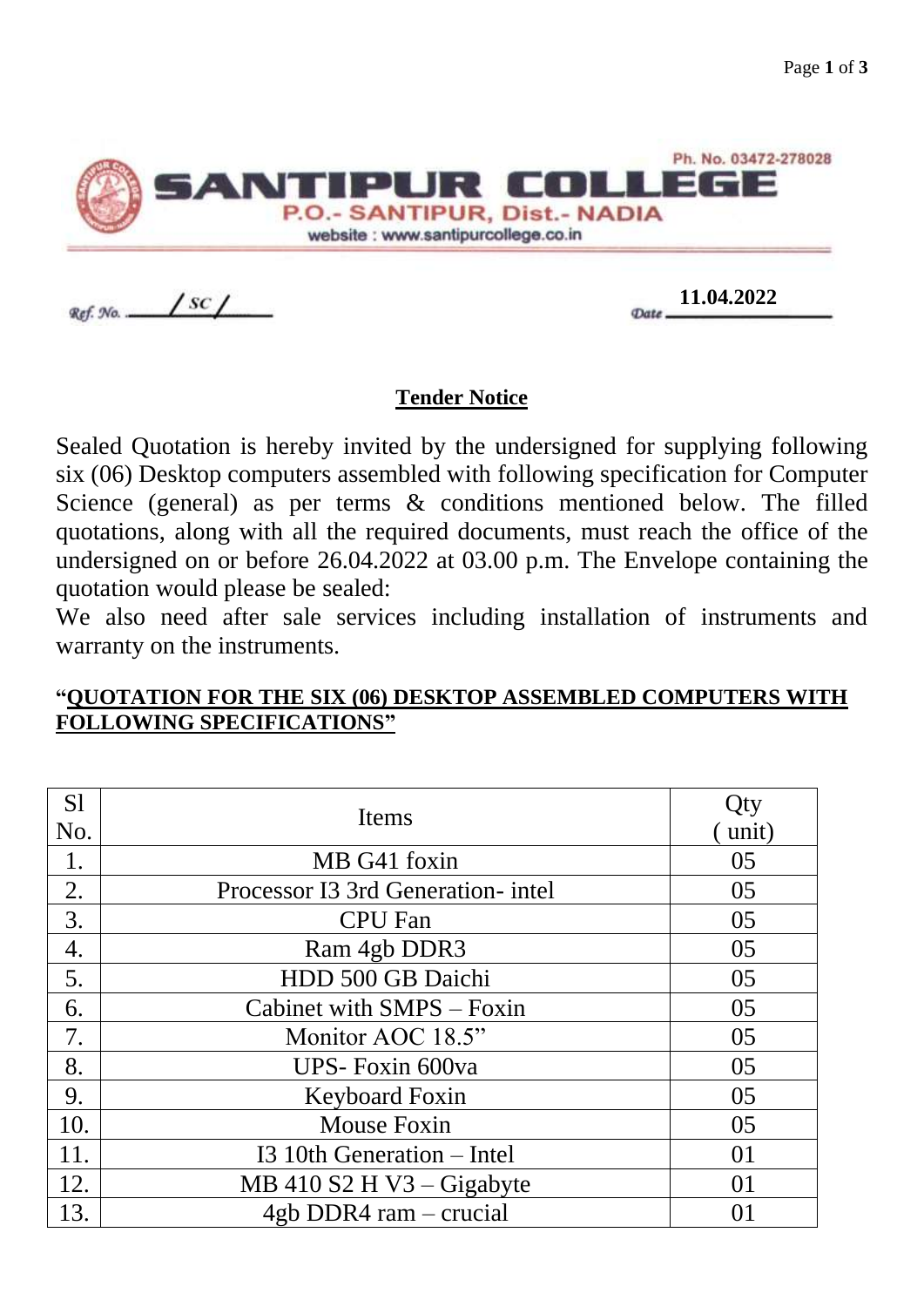| 14. | <b>Hdd 1tb Seagate</b>        |          |
|-----|-------------------------------|----------|
| 15. | M.2 256gb daichi/ gigabyte    |          |
| 16  | UPS-FSP 600VA                 | $\Omega$ |
| 17  | $KB+Mouse - HP$ combo         |          |
| 18. | Monitor – Dell $18.5"$        | 01       |
| 19. | Cabinet with SMPS- circle     |          |
| 20. | US $b$ wifi – tenda           |          |
|     | Printer – EPSON L 3110 inkjet |          |

## **1. TERMS & CONDITIONS :**

- A) The quotations received after this deadline & unsealed shall not be entertained under any circumstances whatsoever. In case of postal delay Santipur College will not be considered and no correspondence will be entertained in this matter.
- B) Quotations must be in the enclosed prescribed Performa on the letter head of the firm duly signed by the Proprietor/ Partner/Director or their authorized representative. In case of signing of quotation by the authorized representative letter of authorization must be attached with the quotation. Quotation must be reach at the Santipur College, Santipur, Nadia, West Bengal, PIN-741404 within stipulated time period.
- C) Rates must be quoted in Indian rupees and specified Taxed extra if any must be written separately.
- D) Rates must be quoted FOR basis (including Freight charges, insurance, installation etc.)
- E) No overwriting or cutting is permitted in the rate. If found , the quotation shall be summarily rejected.
- F) The rates quoted must be valid for 45 days minimum from the date of opening of the quotation and silence of any tendered on this issue shall be treated as agreed with this condition.
- G) The firm/ agency may satisfy the following conditions and attach self-attested copy of the same with the quotation.

 Firm shall be registered with the Government of West Bengal/ Central Government.